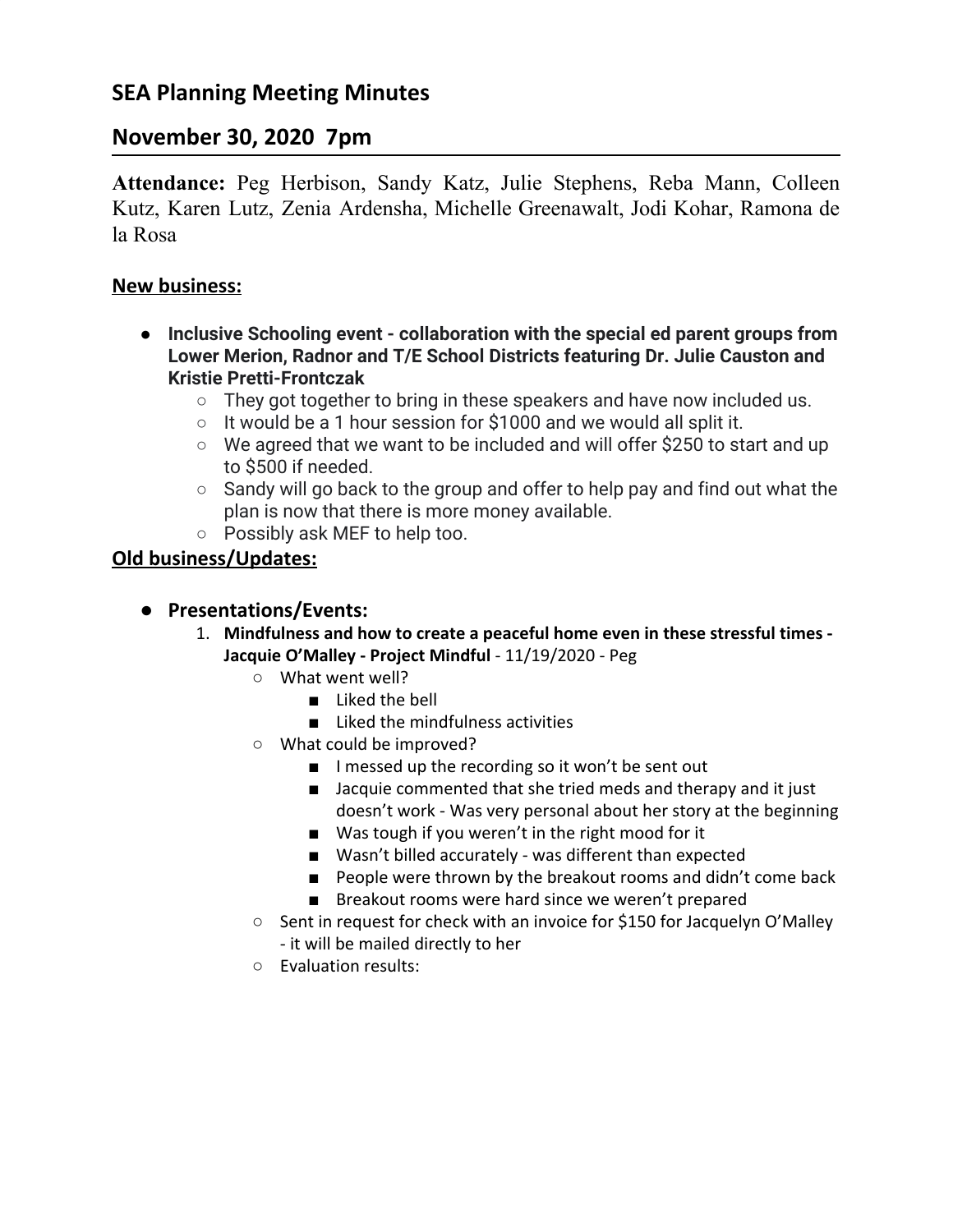| The presenter is<br>knowledgeable about the<br>topic. | I understood the material<br>as it was presented. | This presentation will help<br>me with my child. | I learned strategies I can<br>implement right away. | I would recommend this session<br>to others. | Other comments and/or suggestions for future<br>topics or speakers:       |
|-------------------------------------------------------|---------------------------------------------------|--------------------------------------------------|-----------------------------------------------------|----------------------------------------------|---------------------------------------------------------------------------|
|                                                       |                                                   |                                                  |                                                     |                                              | 5 ccc                                                                     |
|                                                       |                                                   |                                                  |                                                     |                                              | I loved this! Calming  Thank you, I will start<br>some of these! Helpful! |
|                                                       |                                                   |                                                  |                                                     |                                              | 5 Very relevant and useable material                                      |
|                                                       |                                                   |                                                  |                                                     |                                              | 5 Great energy and topic                                                  |
|                                                       |                                                   |                                                  |                                                     |                                              | 5 Jacquie was fantastic!                                                  |
|                                                       |                                                   |                                                  |                                                     |                                              |                                                                           |

#### **2. Executive function -** Sandy **-** Sarah Ward

- MCC is giving us \$1800 to bring her in for a 2 hour Zoom meeting for SEA
- Sandy will contact her to schedule for SEA
- Will look into whether we can get MIAC credits for the teachers who attend
- **3. Virtual Event Ideas: dance/joke parties, crafts, show and tell, geocaching, games (separate by age group)-** possibly try to help our kids in the events that the H&S's are doing
	- Arcola did a fall virtual festival with scavenger hunt, bingo, and trivia -
- **4. Parent social event -** will look at this at a future meeting possibly an outdoor, in-person event- fire pit with s'mores (Zenia's yard), movie night - possibly March 18th
	- Possibly a Zoom game night or a social with breakout room chats by school or by topic

#### **5. Transition Coordinator Role at Methacton with Nikki Brislin -** Colleen

- Sandy approached it regarding the SEA page on the website but hasn't heard back yet - possibly due to administration being tied up with the hybrid opening - will follow up after 11/9
- Colleen has approached Nikki but feels that Nikki won't be able to present until next school year because she is working on the hybrid opening too

#### **6. Career Counselor K-12 - Michelle**

- Kimberly Kulp has started she agreed to meet with the planning committee so we need to pick a date then later, she can do a presentation
- Michelle will ask for a meeting on a Wednesday or Friday, 2-3

### **7. Follow up presentation by Ann Marie Licata**

○ Hold on this while we see how the collaboration inclusion meeting goes

**Possible dates**: third Thursdays: 1/21, 2/18, 3/18, 4/15, 5/20 **All virtual, all evening**

### ● **SEA page on Methacton website-** Karen, Sandy

- $\circ$  Check out the updates by Sandy and Karen
- $\circ$  There is now a shortcut to the SEA page on the District home page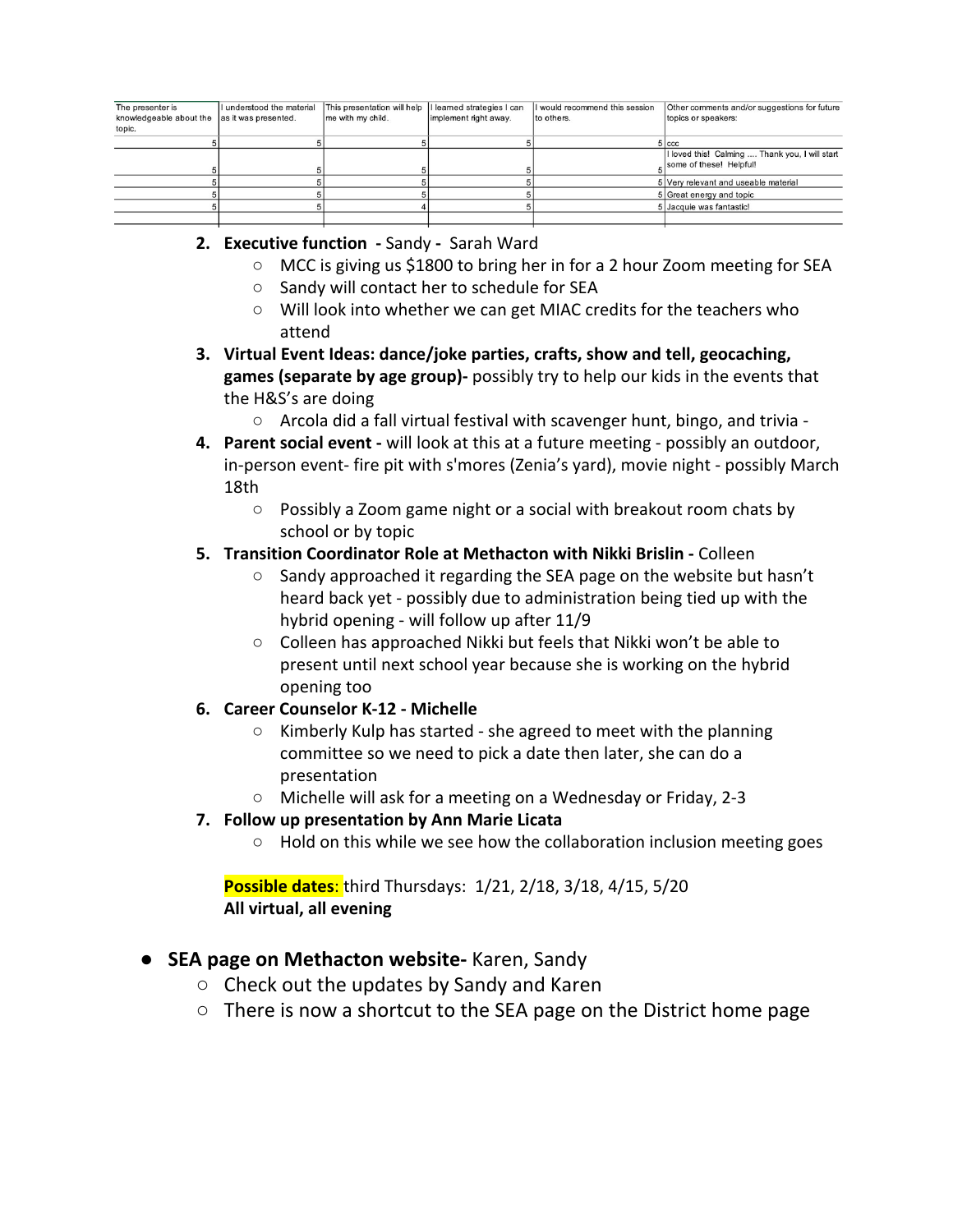- **Best Buddies - Thank you to all who supported** Dominic and Dana Meoli, Champion of the Year Nomination. They raised just over \$5,000 on Friday, November 13, 2020
- DEI update Ramona
	- Talent night went very well
	- T-shirt fundraiser went well
	- Next fundraiser Cahoot game night possibly MLK weekend multiple games with prizes - for adults and kids
	- Recipe book coordinate from entire Methacton community
	- Merchandise shop print to order possibly going live this week

# **Budget:** Michelle, Treasurer

- Budget: \$4321.77 (includes the \$1800 for Sarah Ward)
- Received \$1800 from MCC from the student loan fund to be used for a speaker - Sarah Ward to speak on Executive Function
- Virtual Fundraisers
- Clothing collection Tommy will talk to Peg and Colleen
- Fruit sale at holidays
- Corropolese dine and donate Peg
- Design a t-shirt or other items and sell them- kids submit art to use maybe do a mosaic of all of the art submitted
- Ask at MCC or each H&S for a calendar of H&S fundraising events -Sandy and Peg
- **● Planning meeting dates:**
	- $\circ$  1/25, 2/22, 3/22, 4/26, 5/24, 6/28
	- 7-9pm, all Zoom

### **Our Mission:**

The Special Education Alliance provides a **network of support** for parents and caregivers of students with developmental or physical disabilities. The SEA offers **access to relevant information and education** while **providing opportunities to connect with other parents/caregivers**. We **advocate for the collaboration** among families, school administrators, educators and professionals to foster successful educational outcomes.

# **Critical Initiatives for 2020/2021**

More family events Collaborate more with district to drive awareness of our